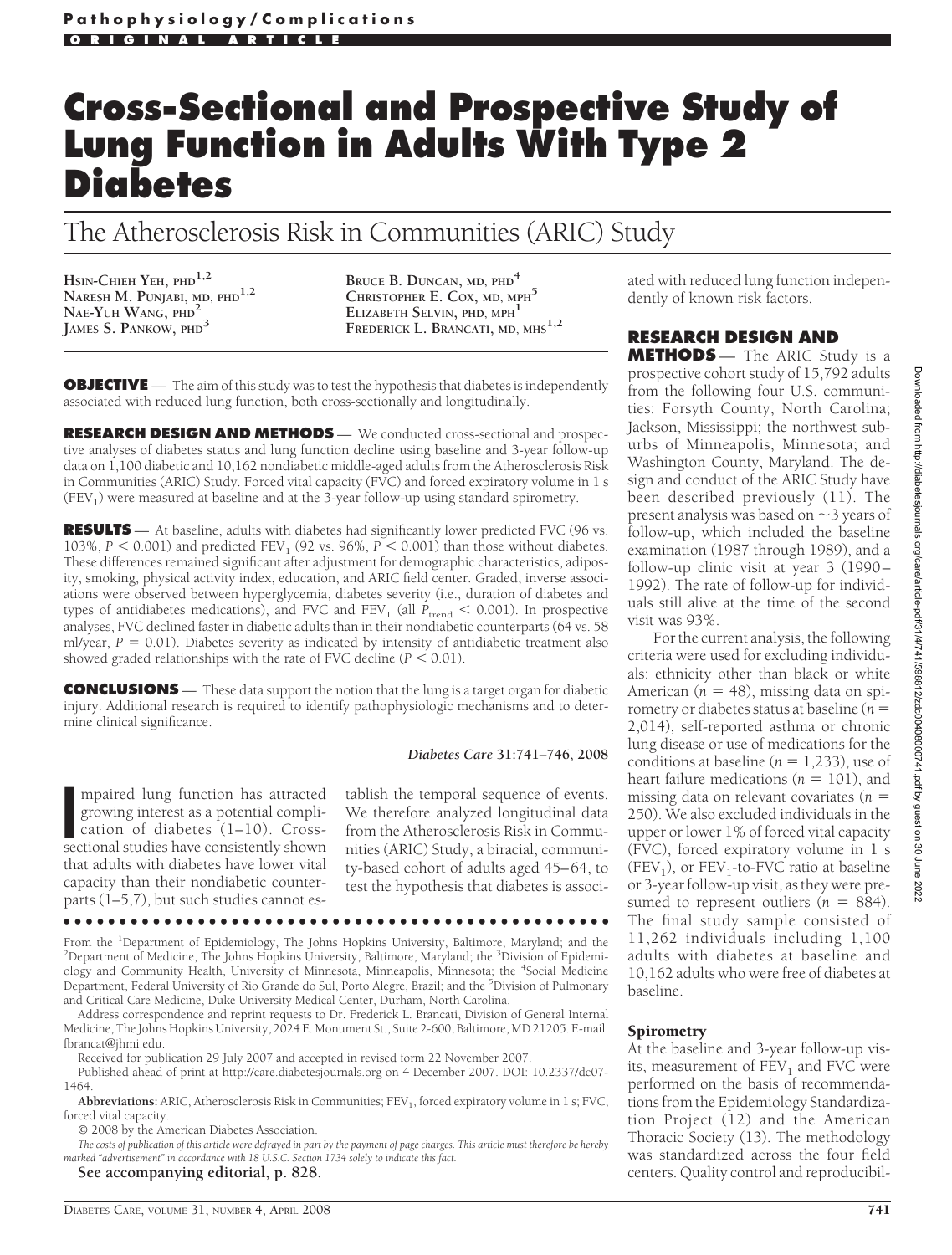### *Lung function in type 2 diabetes*

| Table 1-Baseline characteristics of 11,262 middle-aged adults according to diabetes status |  |  |
|--------------------------------------------------------------------------------------------|--|--|
|                                                                                            |  |  |

|                                        | Diabetes         | No diabetes      | P value |
|----------------------------------------|------------------|------------------|---------|
| п                                      | 1,100            | 10,162           |         |
| Male sex $(\%)$                        | 48               | 44               | 0.01    |
| African American (%)                   | 37               | 21               | < 0.001 |
| Age (years)                            | $55 \pm 5.6$     | $54 \pm 5.6$     | < 0.001 |
| Education $\leq$ 12 years (%)          | 32               | 19               | < 0.001 |
| Smoking status (%)                     |                  |                  | 0.03    |
| Current                                | 19               | 23               |         |
| Former                                 | 33               | 33               |         |
| Never                                  | 48               | 44               |         |
| Pack-years in ever<br>smokers          | $28 \pm 21$      | $25 \pm 20$      | 0.0004  |
| Sport index                            | $2.3 \pm 0.74$   | $2.5 \pm 0.80$   | < 0.001 |
| BMI $(kg/m2)$                          | $30.9 \pm 5.7$   | $27.2 \pm 4.8$   | < 0.001 |
| Waist circumference (cm)               | $105.7 \pm 13.6$ | $95.4 \pm 12.9$  | < 0.001 |
| White blood count<br>$(\times 10^9/1)$ | $6.5 \pm 1.0$    | $6.0 \pm 1.9$    | < 0.001 |
| Fibrinogen(g/l)                        | $3.2 \pm 0.7$    | $3.0 \pm 0.6$    | < 0.001 |
| Hypertension (%)<br>FVC(1)             | 65               | 37               | < 0.001 |
| Men                                    | $4.2 \pm 0.8$    | $4.6 \pm 0.7$    | < 0.001 |
| Women                                  | $3.0 \pm 0.5$    | $3.3 \pm 0.6$    | < 0.001 |
| $FEV1$ (l)                             |                  |                  |         |
| Men                                    | $3.2 \pm 0.6$    | $3.4 \pm 0.7$    | < 0.001 |
| Women                                  | $2.3 \pm 0.5$    | $2.5 \pm 0.5$    | < 0.001 |
| $FEV_1$ -to-FVC ratio $(\%)$           | $76.7 \pm 6.3$   | $75.1 \pm 6.6$   | < 0.001 |
| FVC % predicted                        | $96.5 \pm 13.2$  | $103.1 \pm 13.6$ | < 0.001 |
| $FEV1$ % predicted                     | $92.5 \pm 14.1$  | $96.4 \pm 14.6$  | < 0.001 |

Data are means  $\pm$  SD unless indicated otherwise.

ity were coordinated by a centralized pulmonary function reading center (The Johns Hopkins School of Public Health, Baltimore, MD).

### Type 2 diabetes

Individuals were classified as having diabetes if any of the following criteria, adapted from 1997 American Diabetes Association criteria, were met: fasting glucose level of at least 7.0 mmol/l (126 mg/ dl); nonfasting glucose level of at least 11.1 mmol/l (200 mg/dl); current use of antidiabetes medication; or a positive response to the question "Has a doctor ever told you that you had diabetes (sugar in the blood)?"

### Other variables

The definitions and methods used for other baseline measurements (age, race, education level, cigarette smoking status and pack-years, height, BMI, waist and hip circumferences, sport activity index, glucose, hypertension, white blood cell count, and fibrinogen) have been reported previously (14). A1C was measured as part of a previous study (15) and

was only available for all 1,637 participants with prevalent cases of type 2 diabetes at the second ARIC visit and a subgroup of 598 randomly selected (stratified by age, sex, and ethnic origin) nondiabetic individuals from the ARIC visit 2 cohort (excluding those with prevalent and incident cases of coronary heart disease, diabetes, and transient ischemic attack/stroke), which was used as a comparison group in our analysis of the A1C data.

### Data analysis

Predicted FVC and  $FEV<sub>1</sub>$  were calculated by the ARIC Data Coordinating Center using the equations developed by Crapo et al. (16) for nonsmokers that included age, sex, height, and race. Baseline differences between characteristics of diabetic and nondiabetic individuals were compared using *t* tests for continuous variables and  $\chi^2$  tests for categorical variables.

Multiple linear regression models were fitted to describe the cross-sectional association between lung function and fasting glucose levels, duration of diabetes, and type of antidiabetes medications at baseline (1987–1989) after adjustment for potential confounding variables. Additional multivariable analyses were performed to investigate the roles of the inflammatory markers as potential confounders.

Weighted univariate and multivariable analyses were used to assess the cross-sectional relationship between A1C and lung function in the diabetic patients and the subgroup of individuals without diabetes for whom A1C measurements were available at ARIC visit 2 (1990– 1992), accounting for the stratified random sampling design.

In the prospective analyses, multiple linear regressions were used to model the changes of FVC,  $FEV<sub>1</sub>$ , FVC % predicted,  $FEV<sub>1</sub>$  % predicted, and the  $FEV<sub>1</sub>$ -to-FVC ratio per year from baseline to ARIC visit 2 (3-year follow-up) in relation to baseline diabetes status, fasting glucose level, diabetes duration, and use of antidiabetes medications after adjustment for covariates.

In all multivariable models, tests for interactions with diabetes status were performed with sex, race, waist circumference, and smoking status. No interactions were detected (all  $P > 0.05$ ), and therefore only pooled results were presented. Diabetes status–specific categories were included as an ordinal variable in the linear model to test for linear trend. All tests of significance were two-tailed, with an  $\alpha$ level of 0.05. All analyses were performed using SAS statistical software (version 9.1; SAS Institute, Cary, NC).

### **RESULTS**

### Baseline characteristics

Table 1 presents baseline characteristics of the sample by diabetes status. Compared with their nondiabetic counterparts, adults with diabetic were significantly more likely to be male, African American, older, and less educated; furthermore, among ever smokers, diabetic subjects smoked more cigarettes, were less physically active, had higher BMI and a higher waist-to-hip ratio, and were noted to have a higher prevalence of hypertension and higher white blood cell counts and fibrinogen levels. Adults with diabetes also had significantly lower FVC,  $FEV<sub>1</sub>$ , FVC % predicted, and  $FEV<sub>1</sub>$  % predicted at baseline compared with adults without diabetes. In contrast, the ratio of  $FEV<sub>1</sub>$  to FVC was significantly higher in adults with diabetes than in those without diabetes.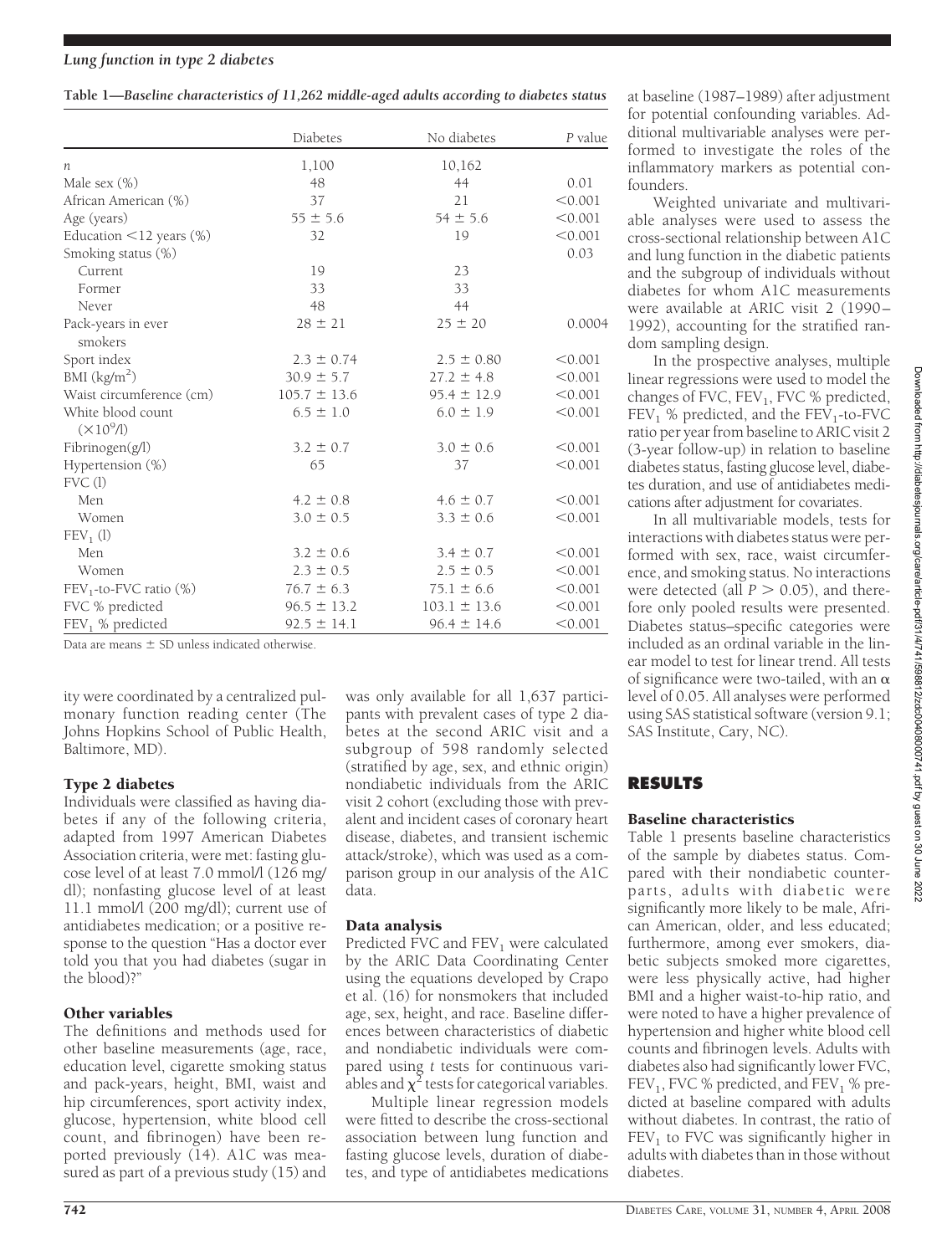# Downloaded from http://diabetesjournals.org/care/artiole-pdf/31/4/741/598812/zdc00408000741, pdf by guest on 30 June 2022 Downloaded from http://diabetesjournals.org/care/article-pdf/31/4/741/598812/zdc00408000741.pdf by guest on 30 June 2022

|                                       | FVC (ml)                    | FEV <sub>1</sub> $(m)$     | FVC % predicted                                       | FEV <sub>1</sub> % predicted  | FEV <sub>1</sub> -to-FVC ratio (%) |
|---------------------------------------|-----------------------------|----------------------------|-------------------------------------------------------|-------------------------------|------------------------------------|
| No diabetes                           | 3,873 (3,863 to 3,882)      | 2,911 (2,904 to 2,919)     | 102.8 (102.6 to 103.1)                                | 96.5 (96.3 to 96.8)           | 75.4 (75.3 to 75.5)                |
| Diabetes                              | 3,740 (3,711 to 3,769)      | 2,839 (2,856 to 2,863)     | 98.3 (98.5 to 100.1)                                  | 94.1 (93.3 to 94.9)           | 76.2 (75.8 to 76.5)                |
| Diabetes vs. no diabetes              | $-133$ ( $-163$ to $-103$ ) | $-72$ (-97 to $-47$ )      | $-3.6$ ( $-4.4$ to $-2.7$ )                           | $-2.4$ (-3.2 to -1.6)         | $0.8(0.4 \text{ to } 1.1)$         |
| P value                               | $10000 =$                   | 10000                      | 10000                                                 | $10000 =$                     | 1000C                              |
| Diabetes, by fasting glucose          |                             |                            |                                                       |                               |                                    |
| $\leq$ 140 mg/dl vs. no diabetes      | $-100$ ( $-150$ to $-00$ )  | $-66$ ( $-105$ to $-29$ )  | $-2.9$ ( $-4.1$ to $-1.7$ )                           | $-2.3$ (-3.5 to $-1.0$ )      | $0.4(-0.1 \text{ to } 0.9)$        |
| 140–199 mg/dl vs. no diabetes         | $-147$ ( $-202$ to $-93$ )  | $-81$ ( $-127$ to $-36$ )  | $-3.8$ ( $-5.3$ to $-2.4$ )                           | $-2.6(-4.1 \text{ to } -1.1)$ | $0.9 (-0.2 \text{ to } 0.1)$       |
| 200 + vs. no diabetes                 | $-155$ ( $-216$ to $-94$ )  | $-69$ ( $-120$ to $-19$ )  | $-4.2$ ( $-5.7$ to $-2.6$ )                           | $-2.4$ ( $-4.1$ to $-0.8$ )   | 1.3 (0.6 to 1.9)                   |
| $P_{\text{trend}}^*$                  | $10000 =$                   | 100000                     | < 0.0001                                              | 10000                         | $10000 =$                          |
| Diabetes, by duration                 |                             |                            |                                                       |                               |                                    |
| ≤5 years vs. no diabetes              | $-100(110000 - 43)$         | $-27$ ( $-78$ to $24$ )    | $-2.8$ ( $-4.5$ to $-1.2$ )                           | $-1.1$ ( $-2.7$ to 0.6)       | $1.3(0.7 \text{ to } 2.0)$         |
| 6-9 years vs. no diabetes             | $-123$ ( $-240$ to $-50$ )  | $-77$ ( $-158$ to 3)       | $-3.9(-6.4 to -1.4)$                                  | $-2.5$ ( $-5.1$ to 0.1)       | 1.0 (−0.02 to 2.1)                 |
| ≥10 years vs. no diabetes             | $-155$ ( $-224$ to $-86$ )  | $-86 (=144 to -29)$        | $-4.0$ (-5.8 to $-2.2$ )                              | $-2.8$ ( $-4.7$ to $-0.9$ )   | 0.8 (0.01 to 1.5)                  |
| Unknown vs. no diabetes               | $-135$ ( $-175$ to $-95$ )  | $-84$ ( $-118$ to $-51$ )  | $-3.7 (-4.7 to -2.6)$                                 | $-2.8$ (-3.9 to $-1.8$ )      | 0.5 (0.05 to 0.94)                 |
| $P_{\text{trend}}$ in known duration* | < 0.0001                    | 0.0005                     | 10000                                                 | 0.0005                        | 0.0002                             |
| Diabetes, by medications              |                             |                            |                                                       |                               |                                    |
| No medication vs. no diabetes         | $-112$ ( $-154$ to $-77$ )  | $-70(100 - 36)$            | $-3.0$ ( $-4.0$ to $-2.0$ )                           | $-2.2$ ( $-3.2$ to $-1.1$ )   | $0.5(0.1 \text{ to } 1.0)$         |
| Oral agents vs. no diabetes           | $-141 (-198 to -84)$        | $-56(-103 to -9)$          |                                                       | $-2.0$ ( $-3.5$ to $-0.4$ )   | 1.3 (0.7 to 1.9)                   |
| Insulin (alone or with oral) vs. no   | $-187$ ( $-257$ to $-117$ ) | $-112$ ( $-170$ to $-53$ ) | $-3.7 (-5.2 \text{ to } -2.2)$<br>-5.3 (-7.1 to -3.4) | $-4.0$ (-5.9 to $-2.1$ )      | 0.9 (0.1 to 1.6)                   |
| diabetes                              |                             |                            |                                                       |                               |                                    |
| $P_{\text{trend}}^*$                  | $10000 =$                   | $10000 =$                  | 0.0001                                                | $10000 =$                     | 100000                             |

**Table 2—***Baseline spirometry* $\tilde{a}$  *diabetes status and adjusted differences in adults with diabetes versus without diabetes at* 

trend across categories

 $\frac{P_{\text{E}}}{D_{\text{S}}}$ 

 $F_{\rm n}$  D.

 $F_{\rm p}$   $\Box$ 

As shown in Table 2, compared with their nondiabetic counterparts, in the models adjusting for age, sex, race, BMI, waist circumference, height, pack-years of smoking, sport activity index, educational level, and ARIC field center, adults with diabetes had FVC, FEV 1, FVC % pre dicted, and FEV <sup>1</sup> % predicted lowered by 133 ml, 72 ml, 3.6%, and 2.4%, respectively (all  $P < 0.001$ ). In the subsequent analysis, we stratified individuals with diabetes according to the level of fasting glucose (Table 2). In diabetic adults, higher fasting glucose was significantly associated with further reductions in FVC and FVC % predicted (all  $P_{\text{trend}} < 0.001$ ). A similar, but less pronounced, graded inverse relationship was observed between fasting glucose and  $FEV_1$  ( $P_{trend}$  < 0.001), resulting in a graded increase in the ratio of  $FEV<sub>1</sub>$  to FVC with increasing longer duration of diabetes had further

### hyperglycemia. To further explore the relationship between diabetes severity and lung function at baseline, we performed two additional analyses: one stratified by diabetes duration and the other by type of antidiabetes medication currently used. Compared with their nondiabetic counterparts, diabetic adults who reported a

Cross-sectional analyses

reductions in FVC, FEV 1, FVC % pre dicted, and FEV<sub>1</sub> % predicted (all  $P_{\text{trend}}$   $<$ 0.0001). Likewise, there was a significant, graded, and inverse relationship between lung function and antidiabetes medication use (Table 2)  $(P_{\text{trend}} < 0.001)$ . A similar pattern of results but in smaller magnitude was observed for FEV 1, lead ing in all cases to an inversion of the ratio of  $FEV_1$  to FVC.

### Subsidiary analyses

To determine whether diabetes-related differences in inflammatory markers might help explain the relationship of diabetes to lung function, we performed additional analyses after introducing white blood cell count and plasma fibrinogen concentration into fully adjusted multivariable models. Additional adjustment for these markers attenuated the observed relationships only slightly (data not shown).

Finally, to confirm the association between glycemia and FVC, we performed an additional analysis in diabetic individuals and a subgroup of individuals without diabetes for whom A1C levels were available at ARIC visit 2 (1990–1992). As shown in Fig. 1, the relationships be-

 $\mathcal{P}$  v Ď.

Di.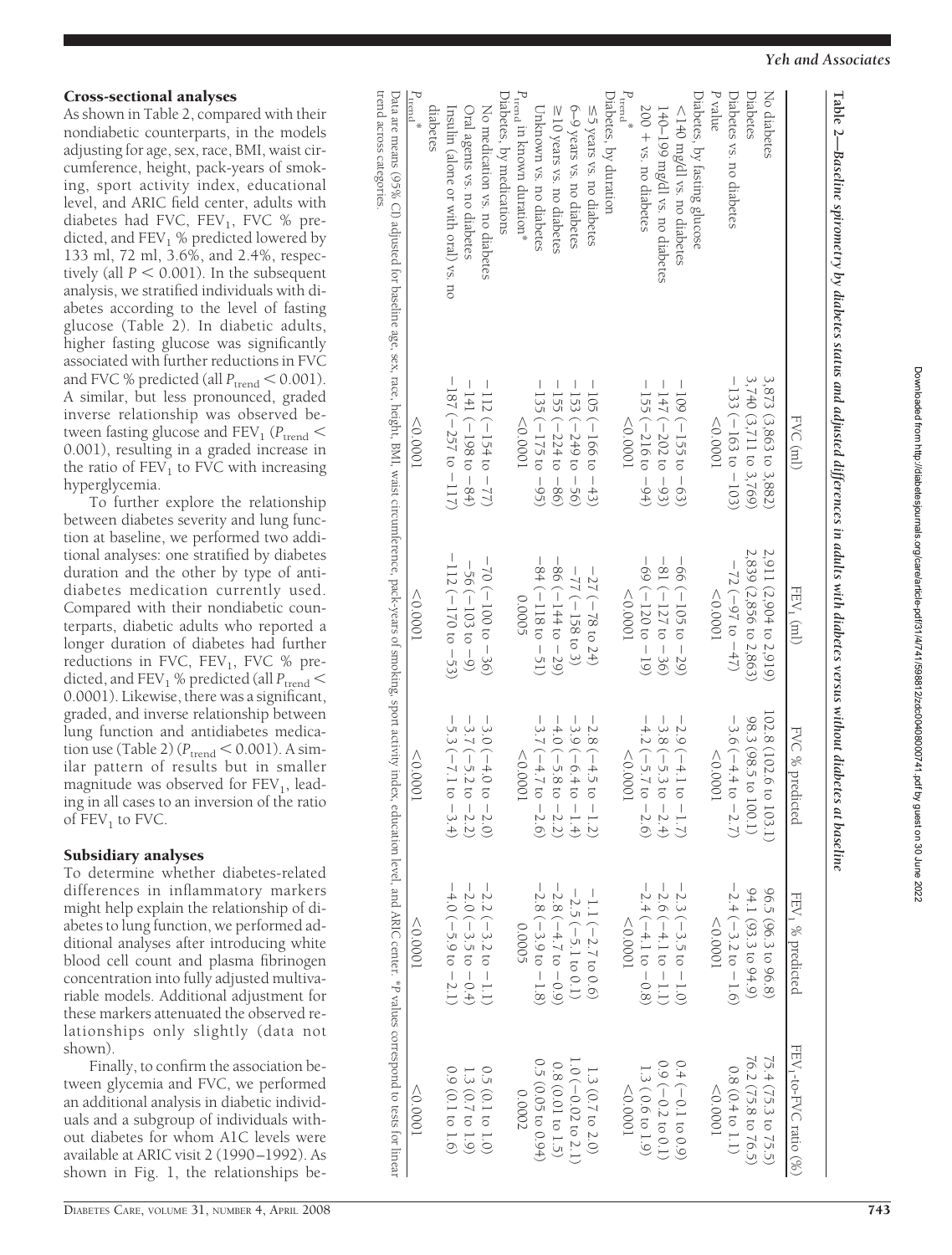

Figure 1—*Adjusted weighted mean differences in baseline FVC and FEV1 by diabetes status and A1C level in a subset of 1,637 diabetes case (incident and prevalent) and 598 noncase (stratified random sample) subjects at ARIC visit 2 (1990 –1992) in whom A1C was measured. All differences are simultaneously adjusted for age, sex, race, BMI, waist circumference, height, pack-years of smoking, sport activity index, educational level, and ARIC field center. Both* P *values 0.001 for linear trends.* Error bars *are 95% CIs.*

tween poor glycemic control (as indicated by higher percent A1C) and reduced FVC and  $FEV<sub>1</sub>$  were significant and graded. In addition, compared with their nondiabetic counterparts, diabetic adults with A1C  $\leq$ 5, 5.1–6.5, 6.6–7.0, and >7.1% had FVC % predicted values that were lower by 2.7% (95% CI 0.9–4.5), 3.7% (2.0–5.4), 5.5% (0.5–10.4), and 5.8%  $(3.2–8.4)$ , respectively ( $P_{trend} < 0.0001$ ). The corresponding decreases in  $FEV<sub>1</sub>$  %

predicted were 2.3% (0.3–4.2), 3.0% (1.2–4.8), 4.5% (0.8–9.8), and 4.7%  $(1.9-7.5)$  ( $P_{trend} < 0.0001$ ). Again, differences in the degree of impairment with increasing glycemia led to an increase in the ratio of  $\text{FEV}_1$  to  $\text{FVC}$   $(P = 0.06)$ .

### Prospective analysis from baseline to visit 2

To reduce the potential confounding effect from weight gain, we further excluded individuals in the top 1% of increase in BMI or waist circumference from baseline to the 3-year follow-up visit  $(n = 164)$ . During 3 years of follow-up, FVC and FVC % predicted declined more rapidly in diabetic adults than in those without diabetes (Table 3). The differences were small (about 6 ml/year) but consistent and significant. Use of antidiabetes medications showed faster declines in absolute FVC and FVC % predicted with graded relationships ( $P_{\text{trend}} < 0.01$ ). In contrast, a lesser decline in the  $FEV_1$ to-FVC ratio was noted in diabetes.

To address the observation that lung function loss in the nondiabetes comparisons was greater than that in the previous report (17), we limited the analysis to nondiabetic adults with baseline age 55 years, who had BMI  $\langle 25 \text{ kg/m}^2 \rangle$ , who never smoked, who did not have lung diseases nor asthma, and who were in professional, technical, or service occupa $tions (n = 681)$ . In this subgroup analysis, the adjusted annual FVC and  $FEV<sub>1</sub>$  decreases were still 50 ml (95% CI 45–54) and 45 ml (41–48), respectively.

Additional cross-sectional and prospective analyses were performed among lifetime nonsmokers only. All results and patterns observed in never smokers were similar and were comparable to those for the total study population.

|                                       | $\Delta$ FVC<br>(ml/year) | $\Delta$ FEV <sub>1</sub><br>(ml/year) | $\Delta$ FVC %<br>predicted (%/year) | $\Delta$ FEV <sub>1</sub> % predicted<br>$(\frac{9}{2}$ /year) | $\Delta$ FEV <sub>1</sub> -to-FVC ratio<br>$(\frac{9}{2}$ /year) |
|---------------------------------------|---------------------------|----------------------------------------|--------------------------------------|----------------------------------------------------------------|------------------------------------------------------------------|
| No diabetes                           | $\downarrow$ 58 (56–59)   | $\downarrow$ 47 (45–48)                | $\downarrow$ 0.96 (0.9–1.0)          | $\downarrow$ 0.7 (0.7–0.8)                                     | $\downarrow$ 0.1 (0.07–0.1)                                      |
| Diabetes                              | $\downarrow$ 64 (59–69)   | $\downarrow$ 49 (46–53)                | $\downarrow$ 1.1 (1.0–1.3)           | $\downarrow$ 0.9 (0.7–1.0)                                     | $\downarrow$ 0.05 (-0.02-0.1)                                    |
| P value                               | 0.01                      | 0.13                                   | 0.009                                | 0.08                                                           | 0.22                                                             |
| Diabetes by fasting glucose           |                           |                                        |                                      |                                                                |                                                                  |
| $<$ 140 mg/dl                         | $\downarrow$ 63 (53–72)   | $\downarrow$ 49 (42–56)                | $\downarrow$ 1.1 (0.8–1.3)           | $\downarrow$ 0.8 (0.6–1.0)                                     | $\downarrow$ 0.1 (-0.03-0.2)                                     |
| 140–199 mg/dl                         | $\downarrow$ 61 (52–69)   | $\downarrow$ 47 (40–53)                | $\downarrow$ 1.1 (0.9–1.3)           | $\downarrow$ 0.8 (0.6–1.0)                                     | $\downarrow$ 0.1 (-0.1-0.2)                                      |
| $200 + mg/dl$                         | $\downarrow$ 56 (46–65)   | $\downarrow$ 47 (40–54)                | $\downarrow$ 0.9 (0.7–1.2)           | $\downarrow$ 0.8 (0.5–1.0)                                     | $\downarrow$ 0.2 (0.01–0.3)                                      |
| $P_{\text{trend}}$ *                  | 0.59                      | 0.89                                   | 0.65                                 | 0.88                                                           | 0.83                                                             |
| Diabetes by duration                  |                           |                                        |                                      |                                                                |                                                                  |
| $\leq$ 5 years                        | $\downarrow$ 57 (48–67)   | $\downarrow$ 45 (38–52)                | $\downarrow$ 1.0 (0.7–1.3)           | $\downarrow$ .7 (0.5–1.0)                                      | $\downarrow$ 0.1 (-0.1-0.1)                                      |
| 6-9 years                             | $\downarrow$ 63 (47–79)   | $\downarrow$ 52 (40–63)                | $\downarrow$ 1.1 (0.7–1.5)           | $\downarrow$ 0.9 (0.5–1.3)                                     | $\downarrow$ 0.1 (-0.3-0.1)                                      |
| $\geq$ 10 years                       | $\downarrow$ 68 (57–79)   | $\downarrow$ 50 (41–58)                | $\downarrow$ 1.3 (1.0–1.6)           | $\downarrow$ 0.9 (0.6–1.2)                                     | $\uparrow$ 0.03 (-0.1-0.2)                                       |
| Unknown                               | $\downarrow$ 65 (59–72)   | $\downarrow$ 51 (46–56)                | $\downarrow$ 1.2 (1.0–1.3)           | $\downarrow$ 0.9 (0.7–1.1)                                     | $\downarrow$ 0.1 (-0.2-0.0)                                      |
| $P_{\text{trend}}$ in known duration* | 0.07                      | 0.42                                   | 0.05                                 | 0.31                                                           | 0.11                                                             |
| Diabetes by medications               |                           |                                        |                                      |                                                                |                                                                  |
| No medication                         | $\downarrow$ 63 (57–69)   | $\downarrow$ 48 (44–53)                | $\downarrow$ 1.1 (0.9–1.3)           | $\downarrow$ 0.8 (0.7–1.0)                                     | $\downarrow$ 0.1 (-0.02-0.1)                                     |
| Oral agents                           | $\downarrow$ 57 (48–66)   | $\downarrow$ 50 (43–57)                | $\downarrow$ 1.0 (0.7–1.2)           | $\downarrow$ 0.9 (0.6–1.1)                                     | $\downarrow$ 0.2 (0.1–0.3)                                       |
| Insulin (alone or with oral)          | $\downarrow$ 79 (68–90)   | $\downarrow$ 52 (44–61)                | $\downarrow$ 1.5 (1.2–1.9)           | $\downarrow$ 0.9 (0.6–1.2)                                     | $\uparrow$ 0.2 (-0.4 -0.1)                                       |
| $P_{\mathrm{trend}}$ *                | 0.001                     | 0.40                                   | 0.001                                | 0.33                                                           | 0.0003                                                           |

Table 3—*Adjusted changes in FVC, FEV<sub>1</sub>, and FEV<sub>1</sub>-to-FVC ratio over 3 years of follow-up by diabetes status at baseline* 

Data are means (95% CI) adjusted for baseline age, sex, race, height, BMI, waist circumference, pack-years of smoking, sport activity index, education level, baseline lung function, BMI change from baseline to year 3, waist change from baseline to year 3, incident asthma or chronic lung disease or use of medications for the conditions at 3-year follow-up, and ARIC center. \**P* values correspond to tests for linear trend across categories.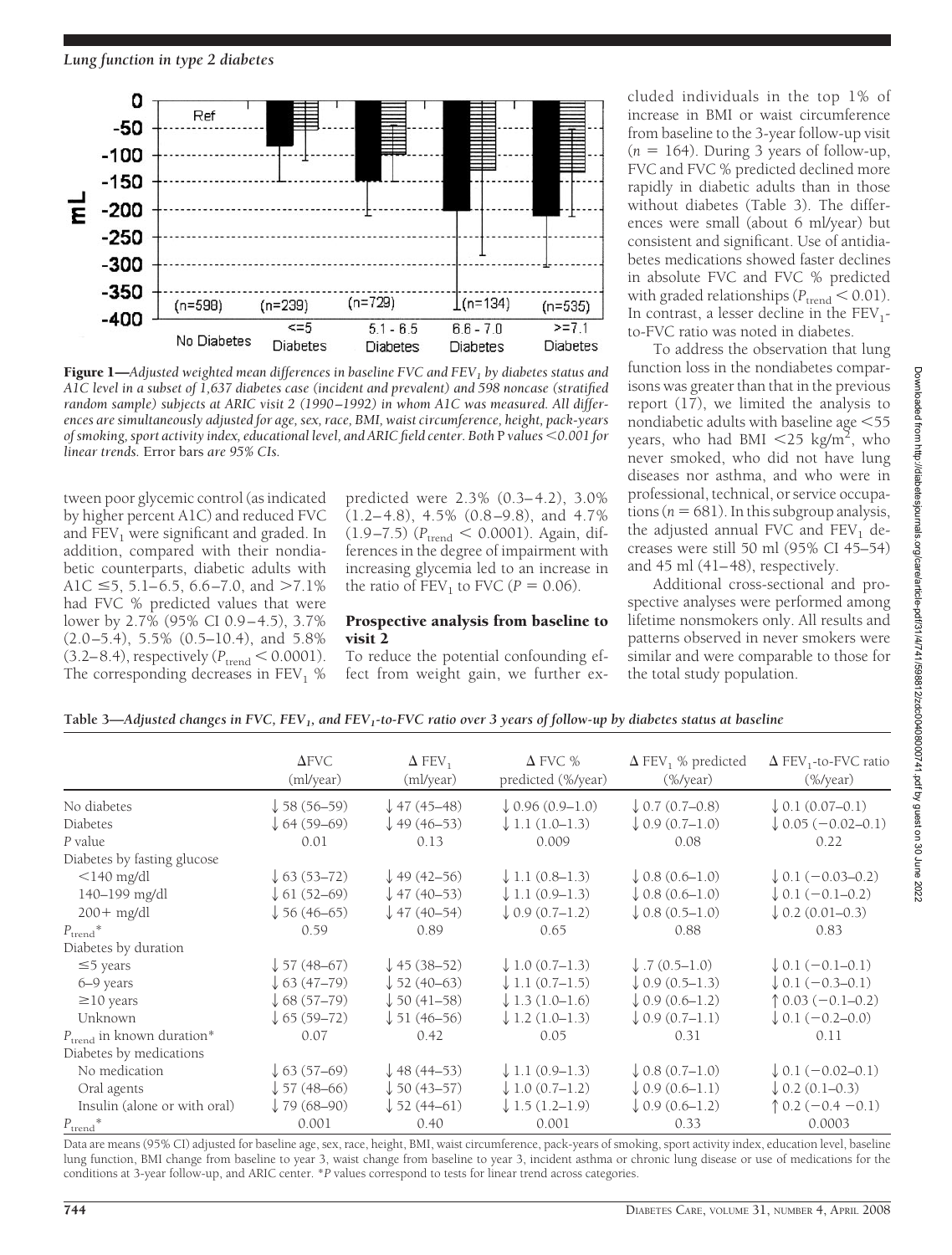**CONCLUSIONS** — In cross-sectional analyses, middle-aged adults with type 2 diabetes had significantly lower FVC, FEV<sub>1</sub>, FVC % predicted, and FEV % predicted compared with their nondiabetic counterparts. These relationships were graded (by fasting glucose, A1C, diabetes duration, and intensity of antidiabetic treatment) and were independent of traditional risk factors. In prospective analyses, FVC declined faster in diabetic adults than in their nondiabetic counterparts. Again, these associations were independent of known risk factors (i.e., age, smoking, and central obesity) for lung function decline and showed graded associations with indicators of diabetes severity.

In this study, the nondiabetic group had an annual FVC decrease of 58 ml/ year, which was higher than the 25–35 ml/year from a previous report (17). Further research is needed to explain the possible differences. On the other hand, an absolute difference of 6 ml more decline per year due to diabetes (64 vs. 58 ml/ year) deserves clinical attention.

Our results are generally consistent with those of prior cross-sectional studies, which demonstrated lower FVC and  $FEV<sub>1</sub>$  in adults with prevalent diabetes compared with their nondiabetic counterparts (1–5,7), especially when diabetes was of longer duration (2,3) and required insulin treatment (1) and when diabetic individuals had existing complications of the disease (3,7). Furthermore, in nondiabetic adults, lower FVC and  $FEV<sub>1</sub>$  were associated with higher fasting glucose (1,2) and with hyperinsulinemia and estimated insulin resistance (4,5,9).

Three previous studies offer prospective data on diabetes and subsequent lung function  $(6,8,10)$ . Lange et al.  $(6)$  followed 17,506 Danish adults in the Copenhagen City Heart Study for 15 years. At baseline, FVC and  $FEV<sub>1</sub>$  were consistently lower in diabetic individuals, with an  $\sim$ 8% difference in FVC between diabetes and nondiabetes (similar to what we found in ARIC: 96 vs. 103%). However, longitudinal analyses showed no influence of diabetes on subsequent declines. FVC declined  $\sim$ 24 ml/year in women and 39 ml/year in men in diabetic individuals. Davis et al. (8) followed 125 Australian patients with type 2 diabetes for a mean of 7 years. FVC and  $FEV<sub>1</sub>$  continued to decline at annual rates of 68 and 71 ml/year, respectively. Declines in FVC and  $FEV<sub>1</sub>$  were more rapid in patients with higher baseline A1C. Nevertheless,

no nondiabetic control group was assembled for comparison. Litonjua et al. (10) performed a nested case-control analysis in 352 men who developed diabetes and 352 nondiabetic men in the Normative Aging Study. The study showed that although individuals with diabetes had lower  $FEV<sub>1</sub>$  and  $FVC$  at all time points, they had only 5.4 ml/year greater declines compared with control subjects after diagnosis of diabetes  $(P = 0.2; \text{ median fol}$ low-up 11.9 years). Like other casecontrol studies, it was possible that only healthy subjects who were at risk for diabetes completed the lung function tests.

Although the underlying mechanism relating diabetes to reduced lung function remains unclear, previous studies suggest several possible explanations including glycosylation of chest wall and bronchial tree proteins (19), thickening of basal lamina (18), and perhaps increased susceptibility to respiratory infections (20). Additionally, hyperglycemia, inflammation, and diabetes-related oxidative stress have been shown to induce muscle dysfunction  $(21)$ .

Other studies of lung function in the prediabetic individual complicate causal inferences. In particular, several recent prospective studies, including the ARIC Study, have demonstrated that reduced lung function is an independent predictor of incident type 2 diabetes (4,22,23). In the present study, the associations between diabetes status and lung function were more significant cross-sectionally than prospectively. These results suggested the notion that abnormalities in lung function precede diabetes and then continue after diabetes onset.

Furthermore, it is possible that our findings in ARIC fit into the broadening picture of mild organ dysfunction associated with altered gene expression found in the common conditions underlying diabetes. The effects could be mediated by proinflammatory master regulator molecules such as the mediators of the nuclear factor- $\kappa$ B and activator protein-1 pathways, which themselves might be subject to further inflammation by hyperglycemia (24,25). In this study, however, addition of inflammatory markers to the models, although slightly reducing the size of the decline associated with diabetes, did not provide clear evidence of a role for inflammatory markers.

Attention to the lung as a possible target organ of diabetes-related injury has been highlighted recently by the approval of delivery of insulin by inhalation (26). A

recent meta-analysis of randomized controlled trials of at least 12 weeks' duration (27) reported a greater decrease in  $FEV<sub>1</sub>$ from baseline among those taking inhaled insulin than did those in the comparison group (weighted mean difference,  $-0.31$  $\frac{1}{95\%}$  CI  $-0.043$  to  $-0.020$  l]).

Strengths of the present study included a community-based population, standardized spirometric techniques, extensive data on potential confounders, and the large, biracial, community-based sample, which increased precision of our estimates and permitted multivariable statistical adjustments. Nonetheless, several limitations should be kept in mind. First, although the availability of standardized follow-up data on lung function was a definite strength, the interval was short (only 3 years). Second, A1C was measured only at year 3 of follow-up, limiting its usefulness in longitudinal analyses. Finally, given the strong relation between type 2 diabetes and central adiposity, even the most meticulous adjustment for BMI and waist circumference leaves some concern about the possibility of residual confounding.

In summary, this study supports the notion that lower lung function, particularly decreased vital capacity, not only precedes the onset of diabetes but also continues, at an accelerated pace, with the onset of the disease. Additional research is required to identify pathophysiologic mechanisms and to determine clinical significance of this association. In the meantime, clinicians should pay heightened attention to pulmonary function in their patients with type 2 diabetes.

**Acknowledgments**— The Atherosclerosis Risk in Communities Study is supported by contracts from the National Heart, Lung, and Blood Institute (N01-HC-55015, N01-HC-55016, N01-HC-55018, N01-HC-55019, N01-HC-55020, N01-HC-55021, and N01-HC-55022) and by National Institute of Diabetes, Digestive, and Kidney Diseases Grant 5R01-DK56918, Bethesda, MD. N.M.P. was supported by National Institutes of Health Grants HL04065 and HL75078. N.-Y.W. was supported by Grant M01-RR02719 from the National Institutes of Health, National Center for Research Resources, Bethesda, MD. B.B.D. received support from a Centers of Excellence Grant of Conselho Nacional de Desenvolvimento Científico e Tecnológico (the Brazilian National Research Council). E.S. was supported by National Institutes of Health/National Institute of Diabetes and Digestive and Kidney Diseases (NIDDK) Grant K01 DK076595. F.L.B. was supported by Grant K24 DK62222 from